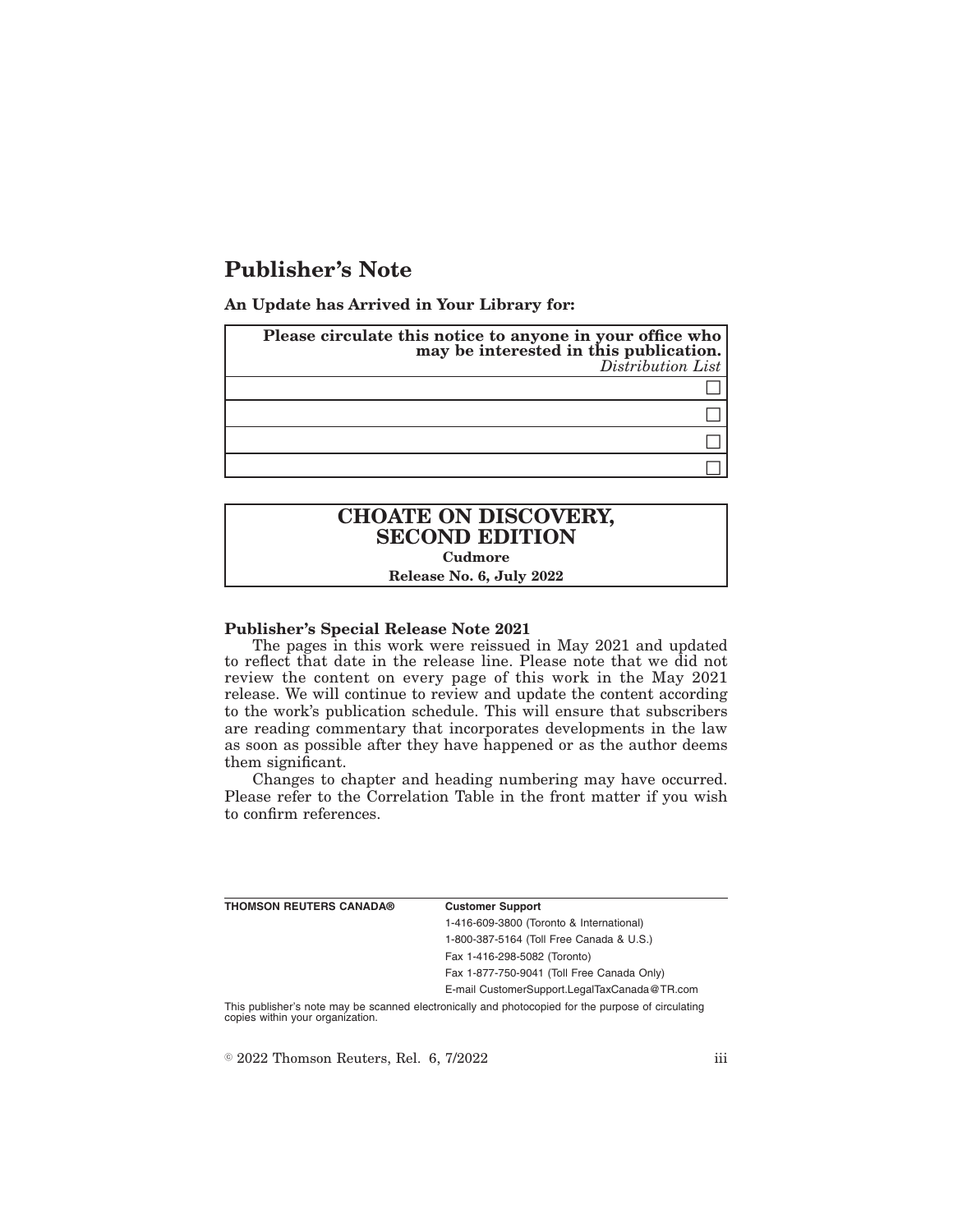This book provides practitioners with both a procedural and analytical framework for the discovery process, covering such areas as oral examination, documentary discovery and medical examinations, as well as less commonly used discovery tools such as interrogatories and inspection of property. Features include thematic organization so that knowledge of discovery rule number is not required by researchers, and case law summaries that are clear and concise, covering the meaningful judgments and orders that interpret the Discovery rules.

#### **What's New in this Update:**

This release, which updates the case law in Chapter 2 (Examination for Discovery), and Chapter 3 (Discovery of Documents), Chapter 5 (Physical Examinations), and Chapter 6 (Inspection and Preservation of Property) features 50 new case digests covering topics related to the discovery process.

#### **Case Law Highlights**

- E **Chapter 5 Physical Examinations Place of Examination —** An action arose following a car accident. The plaintiff claimed musculoskeletal injuries and chronic pain. The plaintiff tendered one expert report opining she suffered a myriad of accident-related impairments including possible head injury/post-concussion syndrome, psychological problems, and depression. The plaintiff tendered another expert report opining she suffered post-traumatic stress disorder, major depressive disorder with comorbid anxiety, postconcussive syndrome, pain disorder, soft tissue injury and possible traumatic brain injury. With the trial scheduled to begin in three months, the defendants brought a motion compelling the plaintiff to attend an examination by the physiatrist. The physiatrist insisted the examination could not be conducted virtually. Although the plaintiff did not object, she did not wish to attend in person on the basis the heart surgery and cancer treatments placed her at increased risk for COVID-19. The motion was granted. There was evidence the location at which the examination was to be conducted had extensive safety protocols in place that complied with the guidelines issued by both the Ministry of Health and College of Physicians and Surgeons. Although understandable the plaintiff wanted to limit in-person visits to those strictly necessary, the examination by the physiatrist was relevant to the musculoskeletal injuries and chronic pain she had put in issue and necessary: *Mierzejewski v. Brook*, 2021 CarswellOnt 4123, 2021 ONSC 2295 (Ont. S.C.J.).
- E **Chapter 6 Inspection and Preservation of Property — When Inspection May Be Allowed —** The plaintiff was